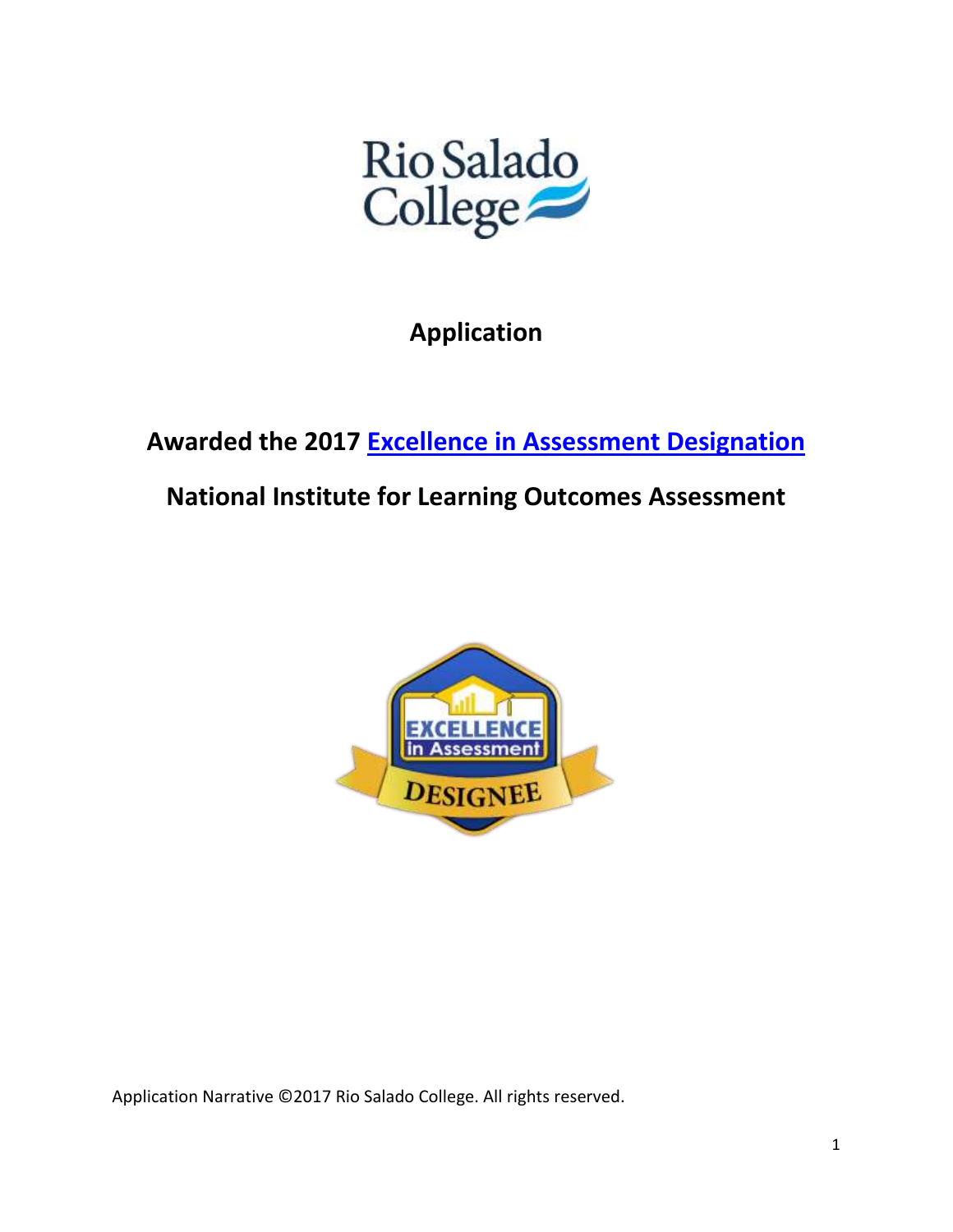### **Institutional Context**

Rio Salado College, headquartered in Tempe, Arizona, was established in 1978 by the Maricopa County Community College District (MCCCD) to serve nontraditional students at a distance. In AY2015-16, the College served almost 55,000 students, including over 27,000 online, offering more than 600 distinct online courses through weekly start dates throughout the year. Current data indicate that approximately 26% of the students are seeking degrees and certificates from Rio. The rest are enrolled in courses for career advancement, personal development, transfer credits, or non-credit classes. College assessment practices reflect the reality of a student body with such diverse goals by acknowledging that learning is a multidimensional process, revealed over time. This approach requires attention to outcomes, but focuses equally on the institutional experience that leads to those outcomes.

The College maintains a model whereby a small number of residential faculty (currently 19) serve as Faculty Chairs for a large adjunct cohort. Because this model facilitates collaboration and strategic decision-making by Chairs across disciplines, assessment of college-wide student learning has been faculty-driven since inception. Inclusion of Rio adjunct faculty in institution-wide assessment work is described in [A College Where Adjuncts Are Not Just Add-ons,](http://www.learningoutcomeassessment.org/documents/Assessment_in_Practice_Rio_Salado.pdf) featured on the NILOA website in March, 2017.

The College has a "one course, many sections" model, with the same online content taught by all instructors through a proprietary course management system, RioLearn, enabling the institution to gather point-in-time and longitudinal data on each assessment across multiple sections and semesters. Thus, strategic decisions can be made on how to allocate resources for curricular improvements that will benefit all students in a particular course and/or program. This practice aligns with the College's core values, including "relentless improvement," as well as the [College Mission](http://www.riosalado.edu/about/research-planning/Pages/culture.aspx) which focuses on a commitment to transformative learning through data analytics and institutional accountability. Accordingly, the new [College Strategic Plan](http://www.riosalado.edu/about/research-planning/Documents/RSC-Strategic-Plan.pdf) evidences the college's commitment to integrated assessment practices under its third "pillar," *Accountability, Assessment, and Quality Assurance*.

### **Domain 1: Groups and Individuals Engaged in Assessment Activities**

Rio Salado fosters an environment of inclusiveness by involving representatives from across the institution in assessment work.

**The Learning Assessment Team** meets biweekly and includes representation from Faculty Chairs who serve in roles such as Student Learning Outcome Coordinators, Program Review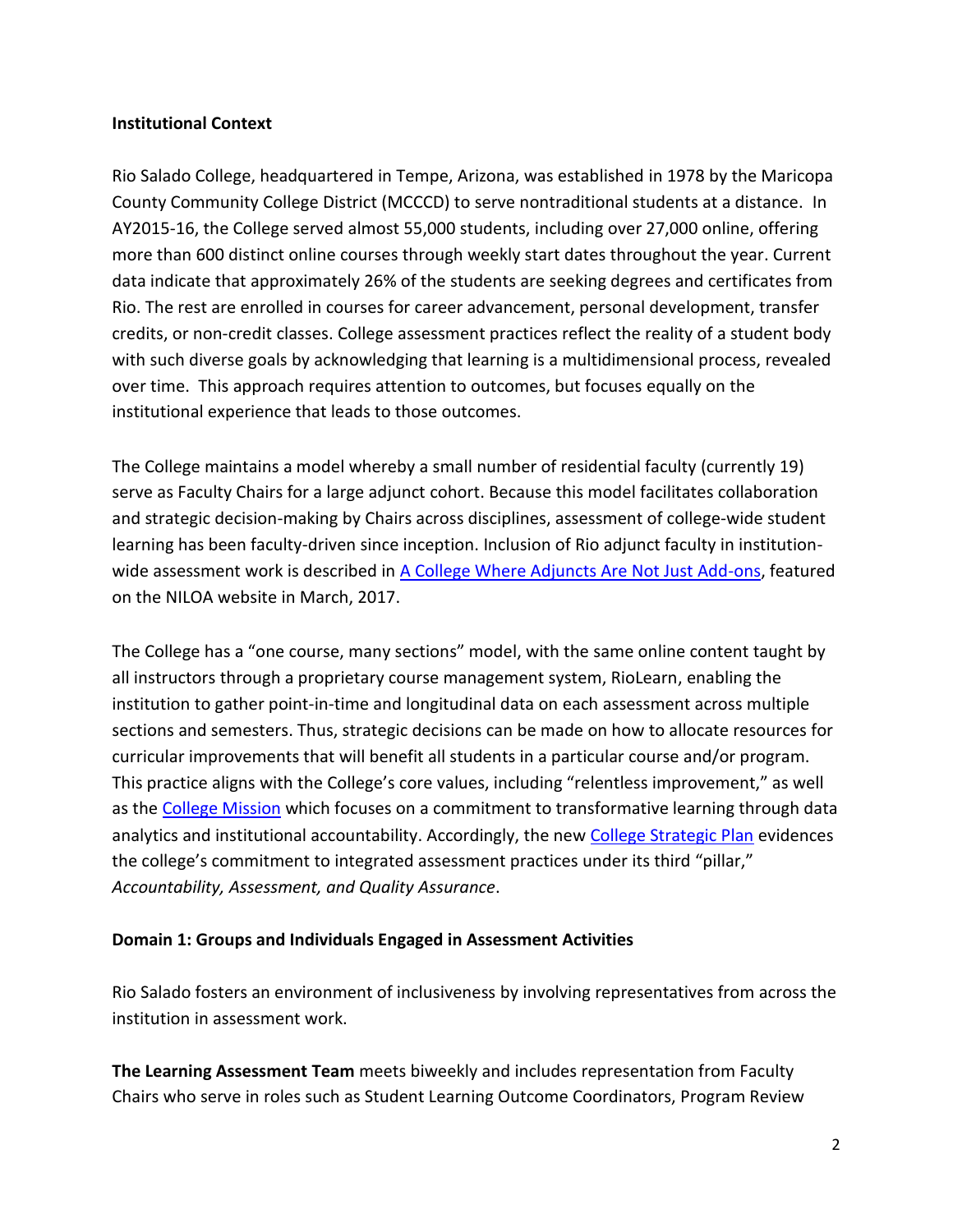Coordinator, and Accreditation (HLC) Chair; senior administration, including the Vice President of Academic Affairs; institutional research (IR) personnel; student affairs personnel on an ad hoc basis (for example, on program review committees and for co-curricular assessment discussions), and the Library Chair representing student support areas.

**The Development Team** is a cross-functional body that supports Rio Salado's Core Practices, reflecting the College's roots in Learning Organization theory. Tri-chaired by the College President, the Vice President of Academic Affairs, and a veteran Faculty Chair, the team includes faculty and senior administrators from academic affairs, student affairs, administrative affairs, and institutional technology, and meets weekly to facilitate interdepartmental and interdisciplinary collaboration and communication. The team receives regular updates regarding assessment efforts, and current and new initiatives are shared with the opportunity for College Leadership to provide input and feedback.

**Faculty Chairs** meet biweekly and engage in cross-disciplinary and consensus-building discussions covering such areas as curriculum, policy, and college-wide student learning outcomes assessment.

**Adjunct Faculty Focus Forums** are convened biannually for discussion on multiple aspects of teaching, learning, and assessment. Varied and diverse participants are identified for each forum, so that in-depth feedback from multiple disciplines and viewpoints can be elicited. A direct outcome of a recent forum was the comprehensive revision of AFD (Adjunct Faculty Development) content, which includes modules on the five college-wide student learning outcomes.

The Offices of **Student Life and Leadership** and **Honors** coordinate student activities for college co-curricular assessment work, which includes students from Phi-Theta- Kappa, Adult ACE (Adults Achieving a College Education), ACE Puente (Youth ACE), Honors, and the National Society for Leadership and Success.

## **Domain 2a. Student Learning Outcomes Statements**

Rio Salado has long-established campus-level outcomes for assessment of student learning. The model of identifying cross-disciplinary outcomes was adopted 20 years ago by the Faculty Chairs. The following outcomes are currently measured across both General Education and Occupational curricula: Critical Thinking, Information Literacy, Oral Communication, Reading, and Writing.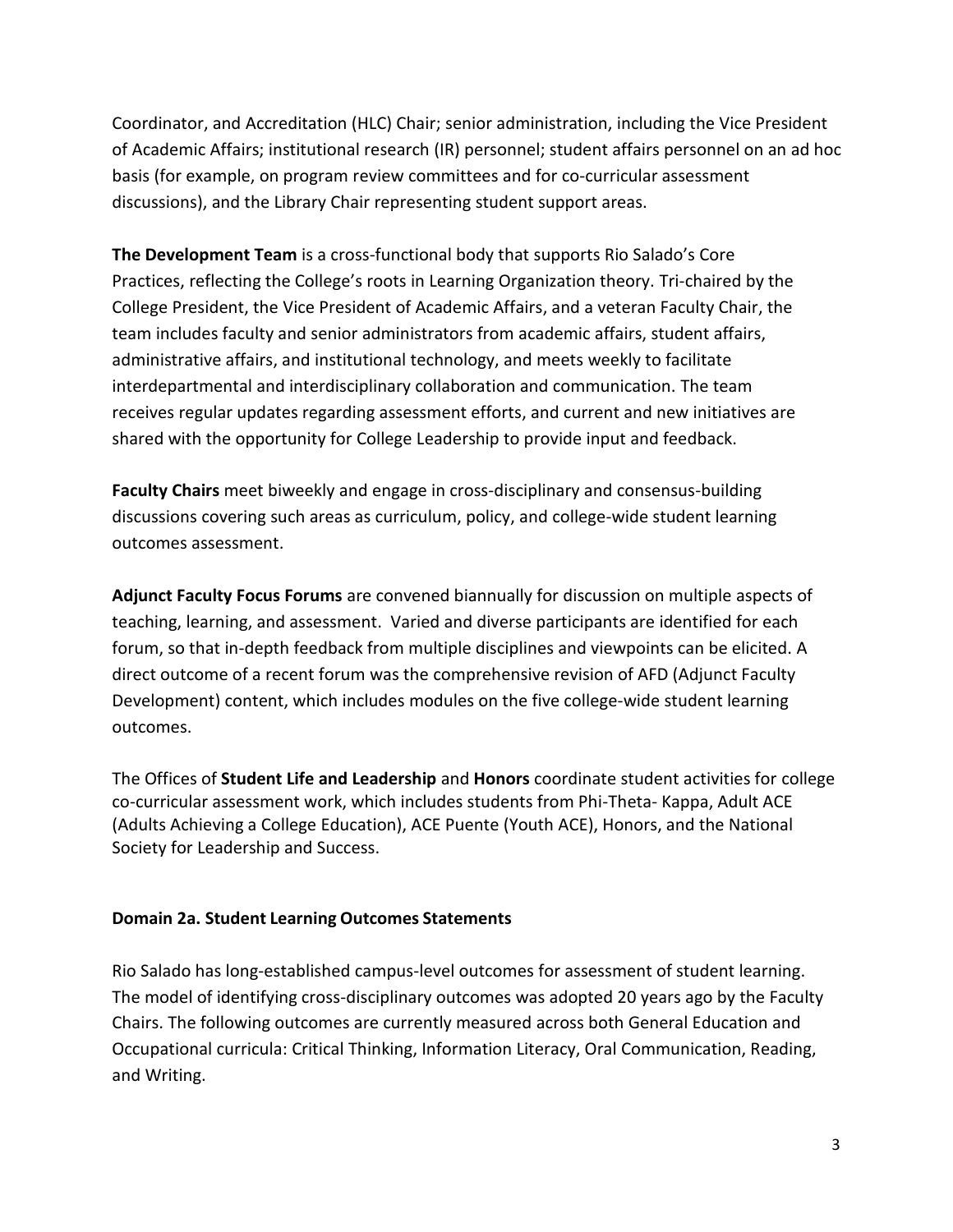Rubrics to assess levels of student performance for these outcomes allow for consistency and comparison across cohorts, and the outcome statements and rubrics are posted publicly to the College's [assessment website,](http://www.riosalado.edu/about/teaching-learning/assessment/Pages/SLO.aspx) providing access for students, staff, faculty, and the public-atlarge. These outcomes align substantially with the **Intellectual and Practical Skills identified by** the Association of American Colleges & Universities as essential learning outcomes.

Student performance in these outcomes has been measured at the course level over a number of "Plan-Do-Check-Act" [\(PDCA\) cycles](http://www.riosalado.edu/about/research-planning/accreditation/self-study/Documents/7144BR_PDCAaidS11.pdf) in the past decade. Rio's home-grown Assessment Data Display facilitates access to student scores on assessments at the course level across disciplines and by co-curricular student groups. Data from a 2015-16 analysis of 1.2 million student assessments indicate that over 80% of students across all disciplines and courses performed, in aggregate, at college level (earning 70% or better on the assessment) on all five college-wide student learning outcomes. Co‐curricular student data revealed 83%‐88% performance at or above college level. Because of the vertical alignment of student learning outcomes, course-, program-, and college-wide, faculty were able to drill down to the department- and course levels to identify assignments needing intervention for one or more of these outcomes. New PDCA cycles were then implemented, and results are monitored annually to assess their efficacy and inform decision-making.

### **Domain 2b. Campus-level Assessment Plan**

Rio Salado's first formal assessment plan was implemented in 1991. Over the years, the plan has progressed from a static document to a dynamic, ongoing, and evolving series of activities that are integrated across the teaching and learning spectrum and align with the college mission documents and strategic planning pathways.

Within the framework of Rio's faculty model described above, Faculty Chairs and administrators have implemented collaborative and integrated processes for assessment and improvement of student learning. Examples include the five college-wide student learning outcomes, which were chosen as a result of a deliberate process of shared governance including faculty, administration, and co-curricular leadership. Faculty collaborated on the development of the standardized and tested rubrics to be applied across disciplines. Thus, student learning outcome data can be extracted and analyzed at the course-, discipline-, department-, program-, and college levels. These data are used to inform curricular modifications and/or instructional interventions, professional development, and student engagement initiatives.

From 2007-2010, Rio Salado participated in the Higher Learning Commission's Assessment Academy. As a result, the College now has [a systemic and formal Program Review](http://www.riosalado.edu/about/teaching-learning/assessment/Documents/Program-Review-Model-Process.pdf) model that facilitates in-depth examination of its programs, incorporating both curricular and co-curricular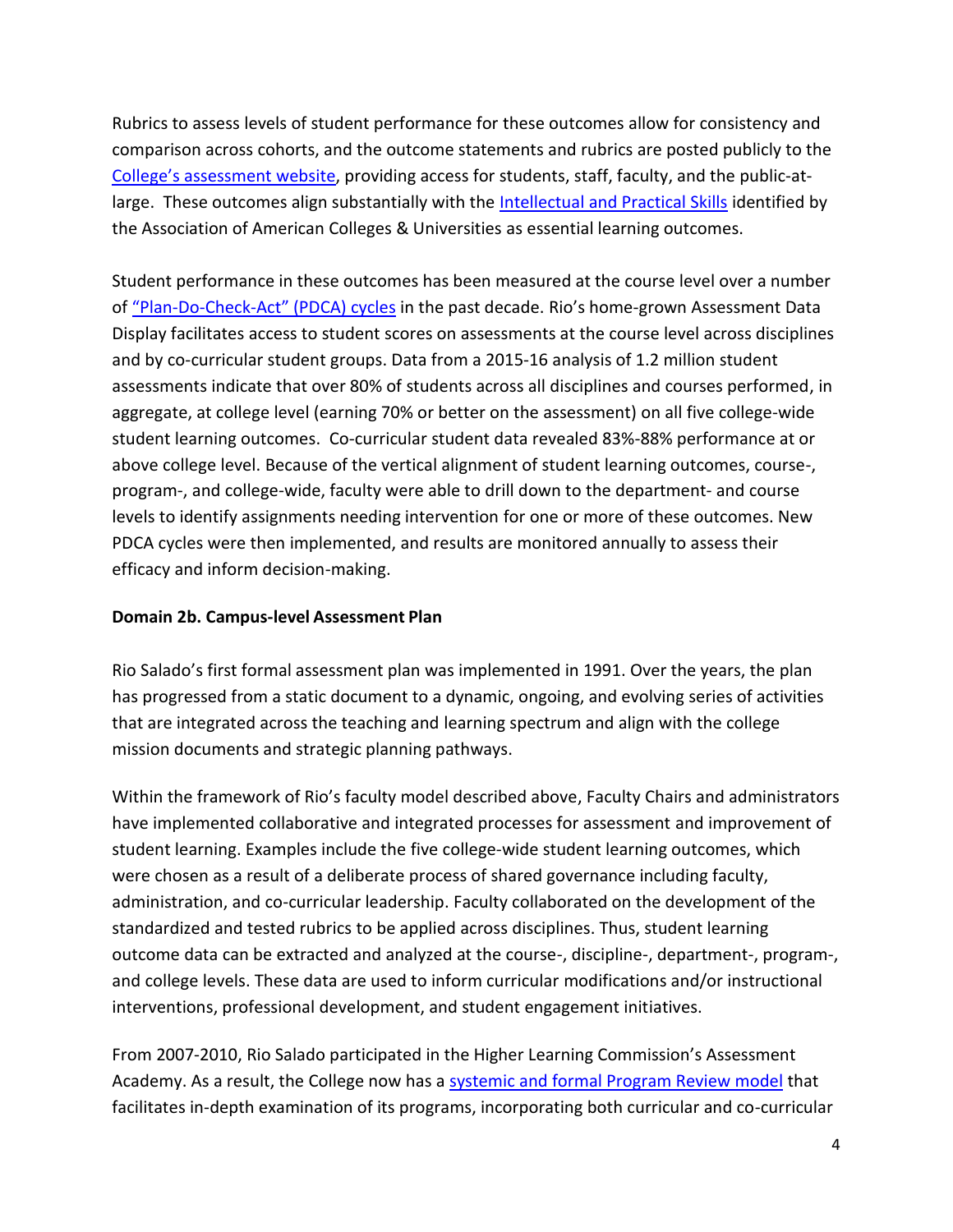components, to ensure that the program is effective and relevant. Institutional Research pulls comprehensive data, including persistence and completion rates, for each program. Final program reviews receive feedback from the Assessment Team, and selected executive summaries are posted to the College's Assessment website.

#### **Domain 2c. Campus-level Assessment Resources**

#### **Financial Resources**

Rio Salado designates budgetary resources for institution-level and course-level assessment in accordance with the priorities identified via the Strategic Planning process.

Financial resources are dedicated to the nationally-normed **ETS Proficiency Profile**, which assesses student performance on cross-college outcomes and compares them with peer institutions. The instrument measures three skill areas that align with Rio's college-wide student learning outcomes: Critical Thinking, Reading, and Writing. The College added information literacy questions for the 2015 administration. Rio students' mean total scores have been consistently and significantly higher than the ETS comparative cohort. **Rio Learning Outcomes Grants (RioLOGs)** have been available since 2007. These are internal college grants that provide a mechanism for Faculty Chairs to engage adjunct faculty in developing student learning outcomes-based initiatives that are directly linked to assessment data. In AY 2015-16, \$15,608 was dedicated to RioLOG projects for curricular improvement in general education courses and applied programs.

### **Information Resources**

In place of a static assessment plan document, the Assessment Team maintains a dynamic and evolving SharePoint site which includes plans and survey data for each of the college-wide student learning outcomes; data on course-level assessment cycles; documentation of RioLOGs; program review model templates, completed reviews, and reviews in progress; and an historical archive of annual assessment reports dating back to 2000. The SharePoint site is open to all residential faculty, academic administrators, institutional research staff, and instructional support staff, providing a transparent vehicle for college stakeholders to keep abreast of assessment initiatives.

### **Student Learning Outcomes Work Lab (OWL)**

The [Rio Salado Outcomes Work Lab \(OWL\)](http://www.riosalado.edu/library/owl/Pages/default.aspx) is a "one-stop resource" to facilitate student mastery of the five college-level learning outcomes. The site is aligned with the college rubrics for these outcomes and includes comprehensive library-developed research guides and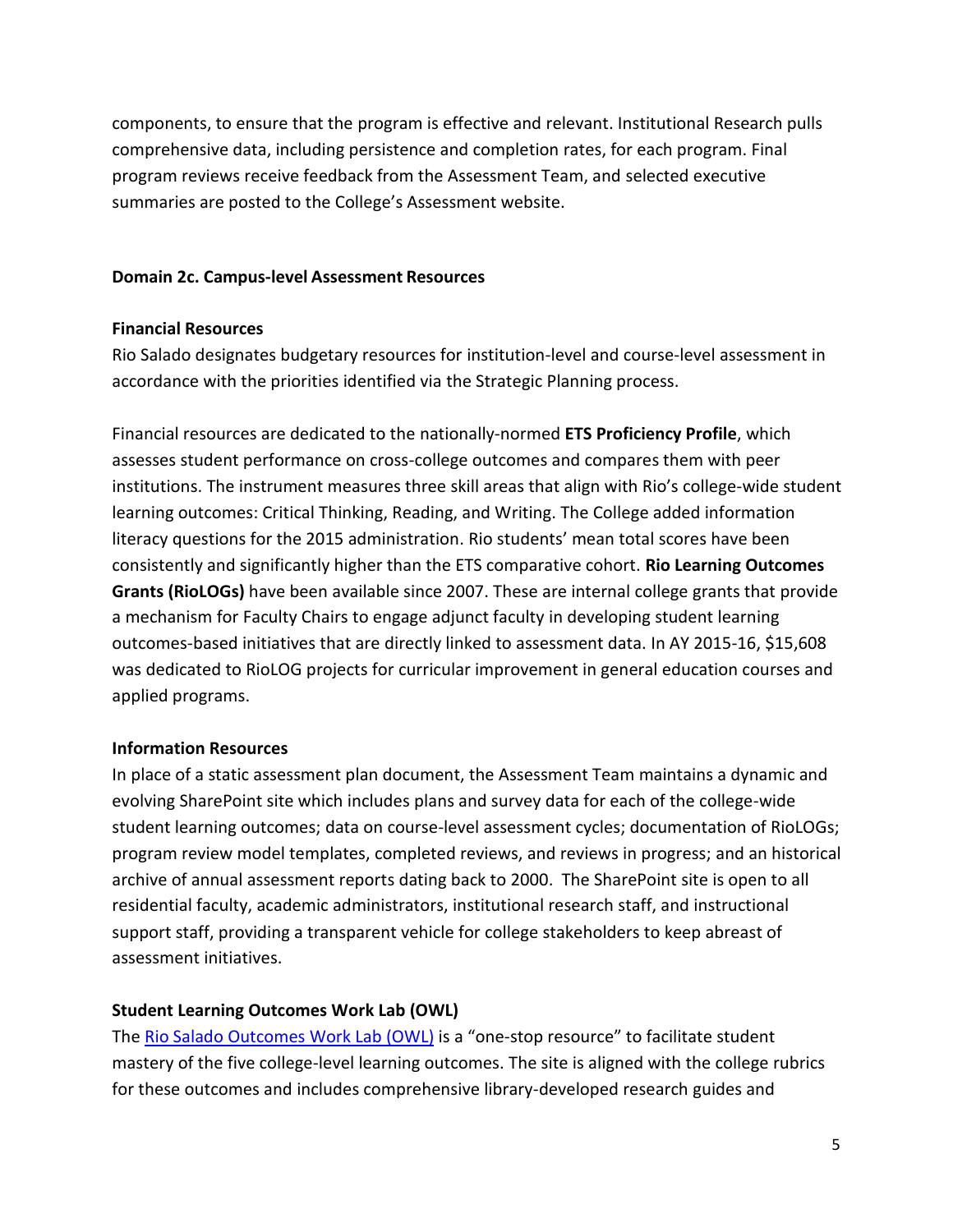additional resources for student learning in these areas. The guides are included in Adjunct Faculty Development (AFD) modules that familiarize the adjunct faculty with use of the rubrics for grading assignments, and they are embedded in multiple courses across disciplines to provide students with just-in-time instruction in Critical Thinking, Information Literacy, Oral Communication, Reading, and Writing. During AY2015-16, the OWL received over 20,000 hits.

## **Adjunct Faculty Development (AFD) Student Learning Outcomes Workshops**

Rio Salado's AFD online workshops are designed to provide comprehensive continuing education for adjunct faculty, and include a college-wide Student Learning Outcomes track. To date, 109 adjunct faculty have completed at least one workshop in the track. Instructors who complete all five are awarded a Student Learning Outcomes badge.

### **Outstanding Adjunct Faculty Assessment Award**

The annual Outstanding Adjunct Faculty Assessment Award recognizes contributions in assessment of student learning, as well as general excellence in teaching and learning. Criteria for recognition of excellence in assessment include the following:

- Writing and revision of course assessments
- Review of assessments for effectiveness and improvement
- Participation in RioLOGs
- Student Learning Outcomes work at the departmental level
- Contributions to development of assessment interventions, rubrics, or customized grading tools at the departmental level

### **Domain 2d. Current Campus-level Assessment Activities**

### **Sharing via Public Website**

As referenced in Domain 2a, the College maintains a publi[c Assessment of Student Learning](http://www.riosalado.edu/about/teaching-learning/assessment/Pages/SLO.aspx)  [website](http://www.riosalado.edu/about/teaching-learning/assessment/Pages/SLO.aspx) so that the institution's assessment data and processes are transparent and available to all stakeholders. Executive summaries of assessment reports and formal program reviews, along with rubrics and library research guides for the college-wide student learning outcomes, are available from this portal for access by all on- and off-campus stakeholders. A link to this assessment website is included in the community section of [Rio's Homepage](http://www.riosalado.edu/Pages/default.aspx).

The College's institutional effectiveness website also publishes data about student completion, transfer, and special student populations in an annual [Fact Sheet](http://www.riosalado.edu/about/news-resources/Documents/2015-16-RSC-Fact-Sheet.pdf), as well as data from Rio's participation in the [Voluntary Framework of Accountability.](http://www.riosalado.edu/about/research-planning/Documents/VFA-2016-Public-Outcomes-Report.pdf)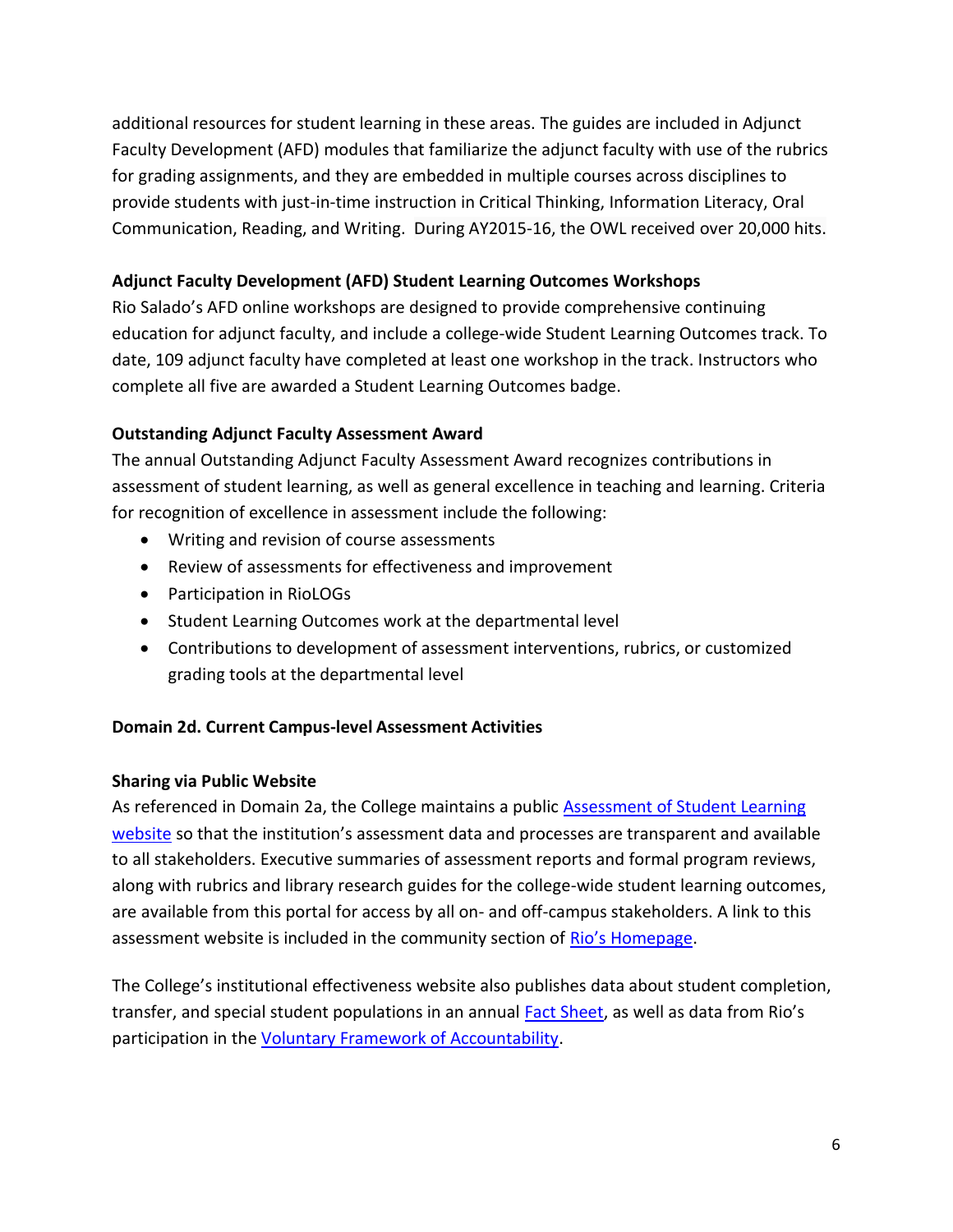As indicated above, the Learning Assessment Team issues an annual [Assessment Report](http://www.riosalado.edu/about/teaching-learning/assessment/Documents/2015-2016Learning-Assessment-Report.pdf) detailing results of student learning outcomes assessment at the institutional and course levels, identifying best practices, and indicating areas for improvement and future growth. The report is shared during College-Wide Meetings and All-Faculty Meetings.

### **Faculty Meetings**

Rio Salado holds an **All-Faculty Assessment and Learning Experience** for adjunct faculty each year, which includes a general assembly featuring an assessment update from the Vice-President of Academic Affairs, and updates on college-level assessment of student learning outcomes. The general session is followed by discipline-specific discussion of assessment content during individual department meetings. Almost 600 adjunct faculty members attend this event each year.

Biweekly **Faculty Senate Meetings** include an assessment update as a standing item on the agenda. Faculty Chairs are kept apprised of assessment initiatives and engage in collaborative and cross-disciplinary discussions as described in Domain 2b.

# **Cross-college Communication**

As referenced in Domain 1, the Development Team is a cross-functional body that meets weekly and facilitates interdepartmental and interdisciplinary collaboration and communication. The team receives regular updates regarding assessment efforts, and current and new initiatives are shared which engage the broad (multi-level) College Leadership with providing input and feedback.

Assessment practices and results are shared with the College-at-large during spring and fall **College-Wide meetings**. The [assessment video](http://www.riosalado.edu/ABOUT/TEACHING-LEARNING/ASSESSMENT/Pages/SLO.aspx) on the public website, which features representatives from across departments and divisions, will be highlighted during the next College-Wide meeting.

## **Domain 2e. Evidence of Campus-level Student Learning**

Rio Salado's Learning Assessment Team includes representation from all groups collecting evidence of student learning. They are responsible for coordinating and tracking assessment activities across the College, preparing the Annual Assessment Report, and maintaining the currency of the Assessment of Student Learning public website. Institutional Research (IR) personnel serve on this team and play an integral role in its work. IR works with Faculty Chairs, department managers, and college administrators on systemic efforts towards effective assessment at all levels, including collecting and reporting on student learning outcomes at the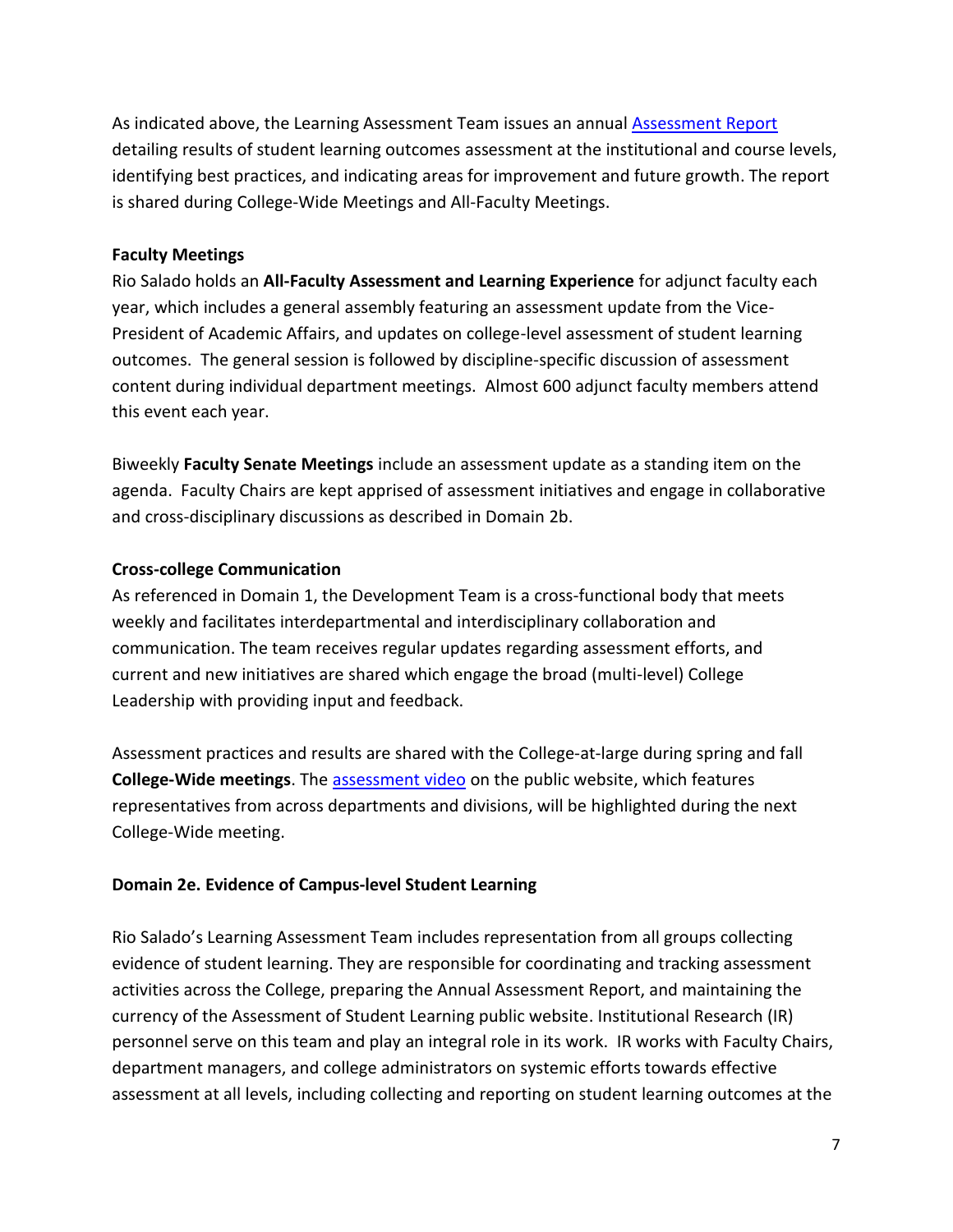course level, administering college-level assessments of student learning outcomes (such as ETS), and providing data for program review. IR maintains the Assessment Data Display described in Domain 2a, enabling cross-disciplinary collection and comparative analysis of student learning outcomes data, including co-curricular student groups. As previously mentioned, the majority of Rio's students are not enrolled in programs. Thus, the Assessment Data Display and ETS administration allow for a snapshot of performance at a given time, reflecting both internal and external validity measures.

Each cross-college student learning outcome has a designated Faculty Chair serving as learning outcome coordinator. These five coordinators all serve on the Assessment Team and collaborate with senior administrators and IR to guide Rio Salado's centralized and systemic assessment work. Additionally, program review is under the purview of a designated Faculty Chair who also serves on the Assessment Team and works with the group to ensure a systematic rotation of reviews on a three-to-five-year basis.

Faculty Chairs of occupational programs often work with advisory boards, with whom they share relevant assessment data. These boards, which are comprised of representatives from companies that hire in the field, provide input on curricular updates and enhancements designed to improve program outcomes.

## **Domain 2f. Use of Campus-level Student Learning**

## **Assessment Data Display**

As mentioned in Domain 2a, the home-grown Assessment Data Display facilitates work with campus-level student learning. Using this tool, Faculty Chairs drill down to identify both pointin-time and longitudinal data at the lesson-, course-, and program levels that align with the five college-wide student learning outcomes. Areas for improvement are identified, and a PDCA cycle is then initiated. The Chair works with the corresponding Learning Outcome Coordinator to devise an intervention, as appropriate, and may apply for a RioLOG to involve adjunct faculty members in the work. The Learning Assessment Team reviews the Assessment Data Display annually as part of the PDCA cycle.

## **Assessment in Strategic Planning**

The third pillar of the College's Strategic Plan, Accountability, Assessment, and Quality Assurance, reaffirms Rio Salado's dedication to demonstrating organizational effectiveness and accountability by measuring success at all levels, and to utilizing data analytics to drive the institution's culture of evidence and relentless improvement. Initiatives to actualize the plan include the development of dashboards to make evidence of campus-level student learning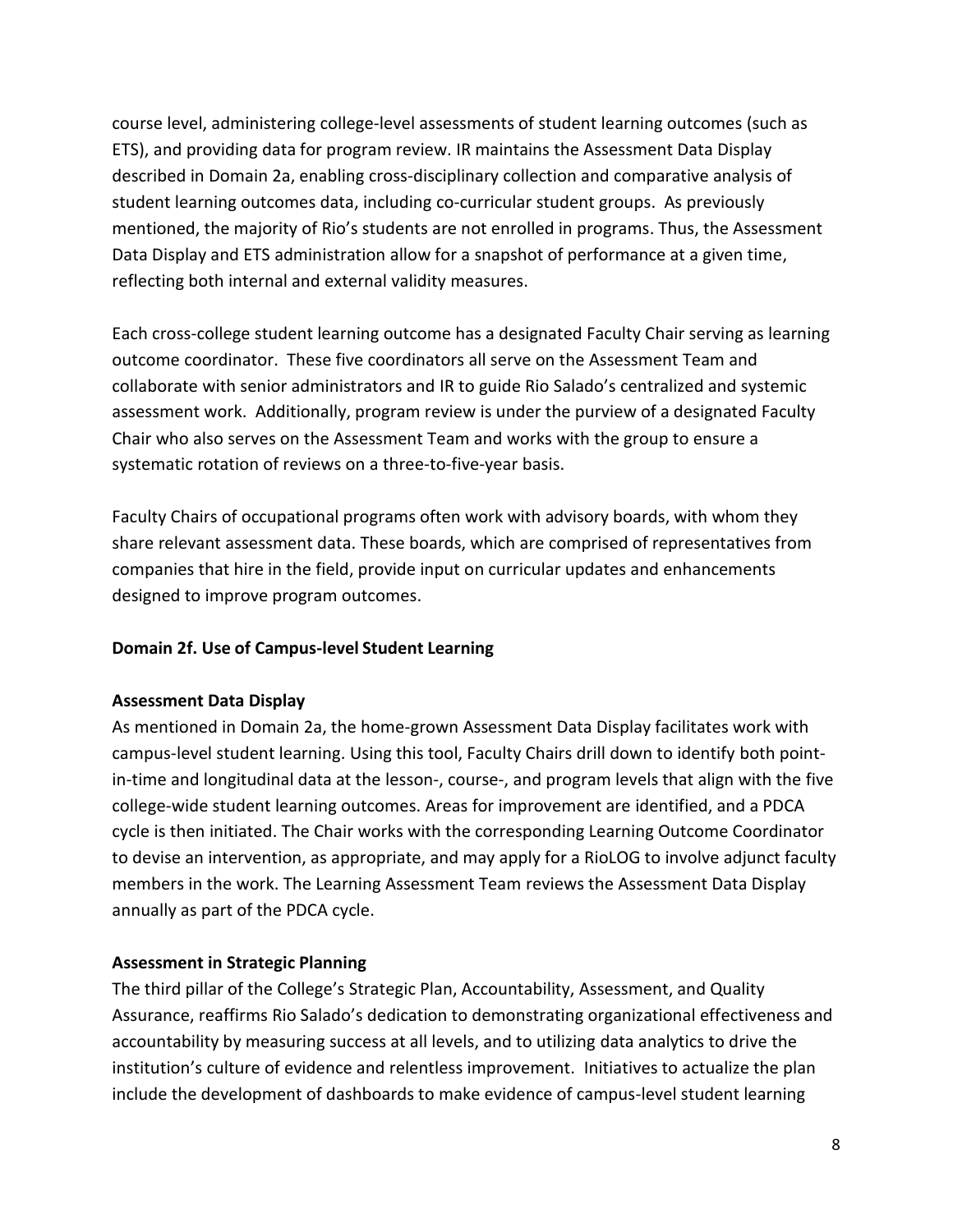even more transparent, and to ensure that the data collected is actually used to inform course-, program-, co-curricular-, and institutional improvements.

# **Domain 3. Reflection and Growth/Improvement Plan**

# **Reflection**

The strengths of Rio Salado's assessment work include longevity, the integration of assessment across disciplines and co-curricular student groups, and the systematic integration of assessment activities at the institution, program, and course levels.

The College has a long history of recognition for its assessment efforts. In 2008, Rio was a charter member of [Transparency by Design.](http://wcet.wiche.edu/initiatives/past-projects/transparency-by-design) In 2012, the College was recognized by the Council for Higher Education Accreditation (CHEA) for "building an accessible, comprehensive and systemic process for assessment, accreditation and accountability," and received the CHEA [Award for Outstanding Institutional Practice in Student Learning Outcomes Award.](https://kry224-site0001.maxesp.net/chea%20award/CHEA_Awards_All.html#2012 Awards) Also in 2012, Rio Salado College was featured on the [National Institute of Learning Outcomes](http://www.learningoutcomesassessment.org/FeaturedWebsiteriosalado.html)  [Assessment \(NILOA\) website](http://www.learningoutcomesassessment.org/FeaturedWebsiteriosalado.html) for providing a variety of transparent information on student learning in a central location. Most recently, the Chair of Rio's Assessment Team was invited to author an "Assessment in Practice" piece for the March 2017 [NILOA Newsletter.](http://illinois.edu/emailer/newsletter/123944.html)

Perhaps most important is the integration of assessment into the **Strategic Plan**. Rather than maintaining a separate college assessment plan with associated initiatives, learning and program assessment are now fundamental components that drive the strategic allocation of resources.

## **Growth/Improvement Plan**

Declining student participation rates on the ETS Proficiency Profile present an opportunity for improvement. The Assessment Team decided in fall 2015 to include the invitation to take the ETS with the graduation application, and to incentivize students by paying for their regalia. This change has been implemented for AY2016-17.

Believing that further student input in assessment practices is vital to College processes, Rio has also developed an alumni survey that will be distributed annually to better inform these areas.